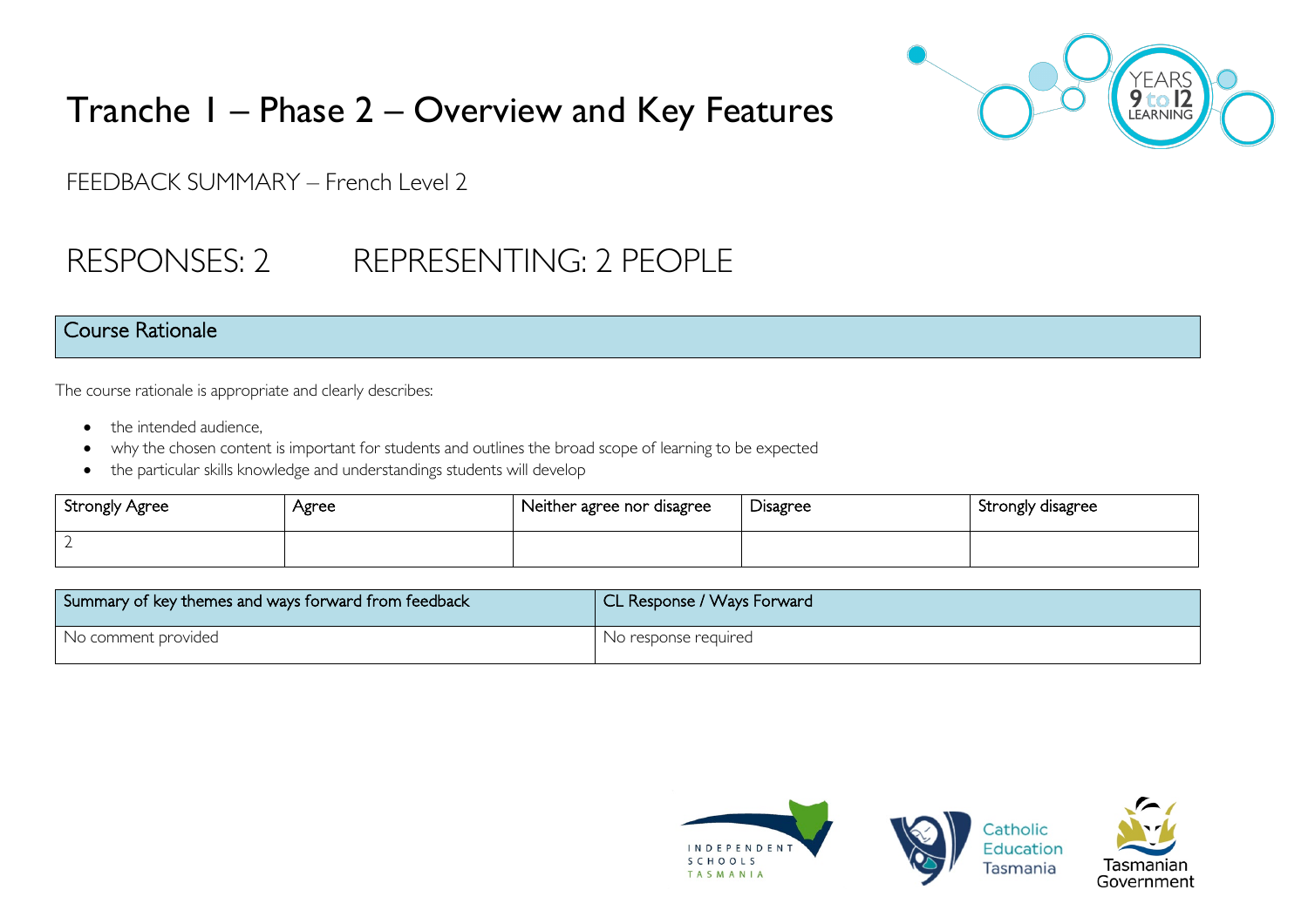# Pathways In

The pathways in are appropriate and clearly describes all relevant pathways.

| <b>Strongly Agree</b> | Agree | Neither agree nor disagree | Disagree | Strongly disagree |
|-----------------------|-------|----------------------------|----------|-------------------|
|                       |       |                            |          |                   |

| Summary of key themes and ways forward from feedback | CL Response / Ways Forward |
|------------------------------------------------------|----------------------------|
| No comment provided                                  | No response required       |

### Learning Outcomes

- Learning outcomes describe observable and measurable behaviours so that valid judgements can be made about whether students have achieved the learning outcomes and at what level.
- Clear learning outcomes are important because they communicate to students what they are expected to do as a result of successfully completing a course or module.

#### In consideration of the learning outcomes identified in this paper do they clearly describe what students will be able to do on successful completion of a course (or module of work)?

| Yes | <b>No</b> |
|-----|-----------|
| ٠   |           |

| Summary of key themes and ways forward from feedback | CL Response / Ways Forward |
|------------------------------------------------------|----------------------------|
| No comment provided                                  | No response required       |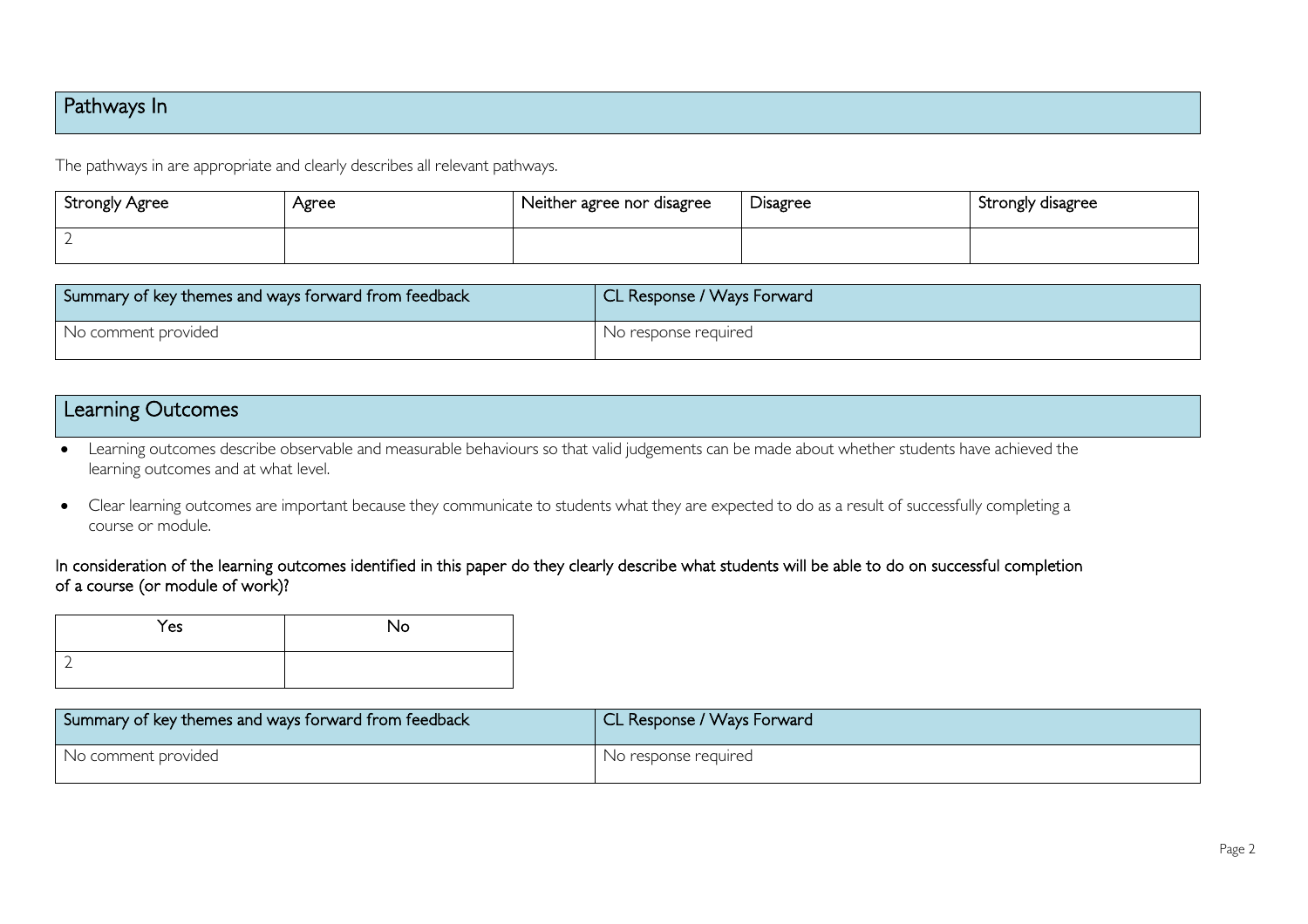# Course Structure

- All course structures for Tranche 1 courses are aligned to the Integrated Policy Model.
- All courses will be 150 hours in length, and divided equally into three weighted modules of 50 hours each.

#### Do you agree with the proposed organisation of modules identified in this paper?

| Yes | No |
|-----|----|
|     |    |

| Summary of key themes and ways forward from feedback                                                      | CL Response / Ways Forward                                                                                                                                                                     |  |
|-----------------------------------------------------------------------------------------------------------|------------------------------------------------------------------------------------------------------------------------------------------------------------------------------------------------|--|
| Modules must be delivered sequentially.                                                                   | Response:                                                                                                                                                                                      |  |
| Modules 2 and 3 will not work as standalone qualifications.                                               | Acknowledgement that sequential delivery of modules is necessary and that Modules 2<br>and 3 will not be possible as individual qualifications.                                                |  |
| It is possible that Module I could exist as a standalone qualification.                                   |                                                                                                                                                                                                |  |
| Modularisation will have an impact on funding packages, staffing and<br>timetabling.                      | Ways Forward:                                                                                                                                                                                  |  |
| Concern about the amount of time that will be needed in each module for<br>assessment.                    | The three modules will be developed to ensure:                                                                                                                                                 |  |
| Time needed for assessment in each module will impact on amount of<br>content and skills to be addressed. | sequential learning and maintain the integrity of the discipline<br>a balance between the amount of content and skills<br>sufficient time is allowed for deep learning and skills development. |  |

# Delivery Sequence

Do you agree with the course delivery sequence proposed in this paper?

| Yes | No |
|-----|----|
|     |    |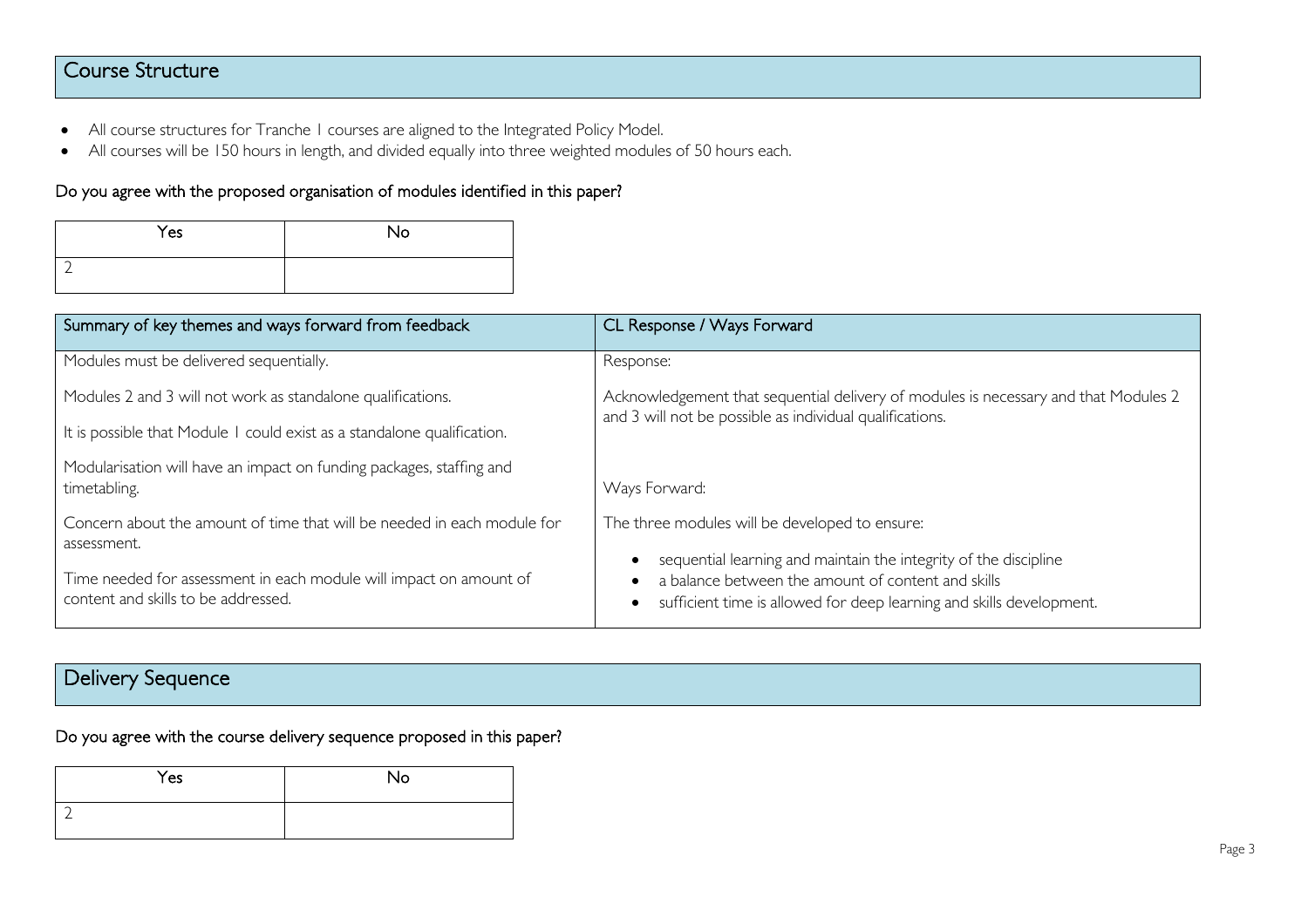| Summary of key themes and ways forward from feedback                         | CL Response / Ways Forward                                                                                                                                                                                                                     |
|------------------------------------------------------------------------------|------------------------------------------------------------------------------------------------------------------------------------------------------------------------------------------------------------------------------------------------|
| Suggestion to include some topics currently in the Level 2 Languages courses | Response:                                                                                                                                                                                                                                      |
|                                                                              | Provide clarification that all topics mentioned will be incorporated into the concepts<br>for the new course.                                                                                                                                  |
|                                                                              | Ways Forward:                                                                                                                                                                                                                                  |
|                                                                              | The CL has noted that further clarifications need to be provided with the course<br>document to assist with understanding the use of concepts as module organisers, given<br>that this is a new approach to Languages curriculum for Tasmania. |

# Module Content

Please note that the descriptions of module content may vary from course to course for example:

- some will identify specific themes, concepts and topics to organise course content.
- some *may* enable teacher/learner choice of themes, concepts and topics.

#### Do you agree with the module content proposed in this this paper?

| Yes | No |
|-----|----|
|     |    |

| Summary of key themes and ways forward from feedback                                                                                                            | CL Response / Ways Forward                                         |
|-----------------------------------------------------------------------------------------------------------------------------------------------------------------|--------------------------------------------------------------------|
| Query about continued use of criterion-based assessment.                                                                                                        | Response:                                                          |
| Request for exemplars to show standards expected for work requirements.                                                                                         | Concerns have been noted.                                          |
| Expectation that all modules will address all macro-skills, as is standard practice<br>in other Languages curricula. Will all modules provide opportunities for | Ways Forward:                                                      |
| assessing all skills?                                                                                                                                           | When course documents are written, the following will be included: |
|                                                                                                                                                                 | details about assessment formats                                   |